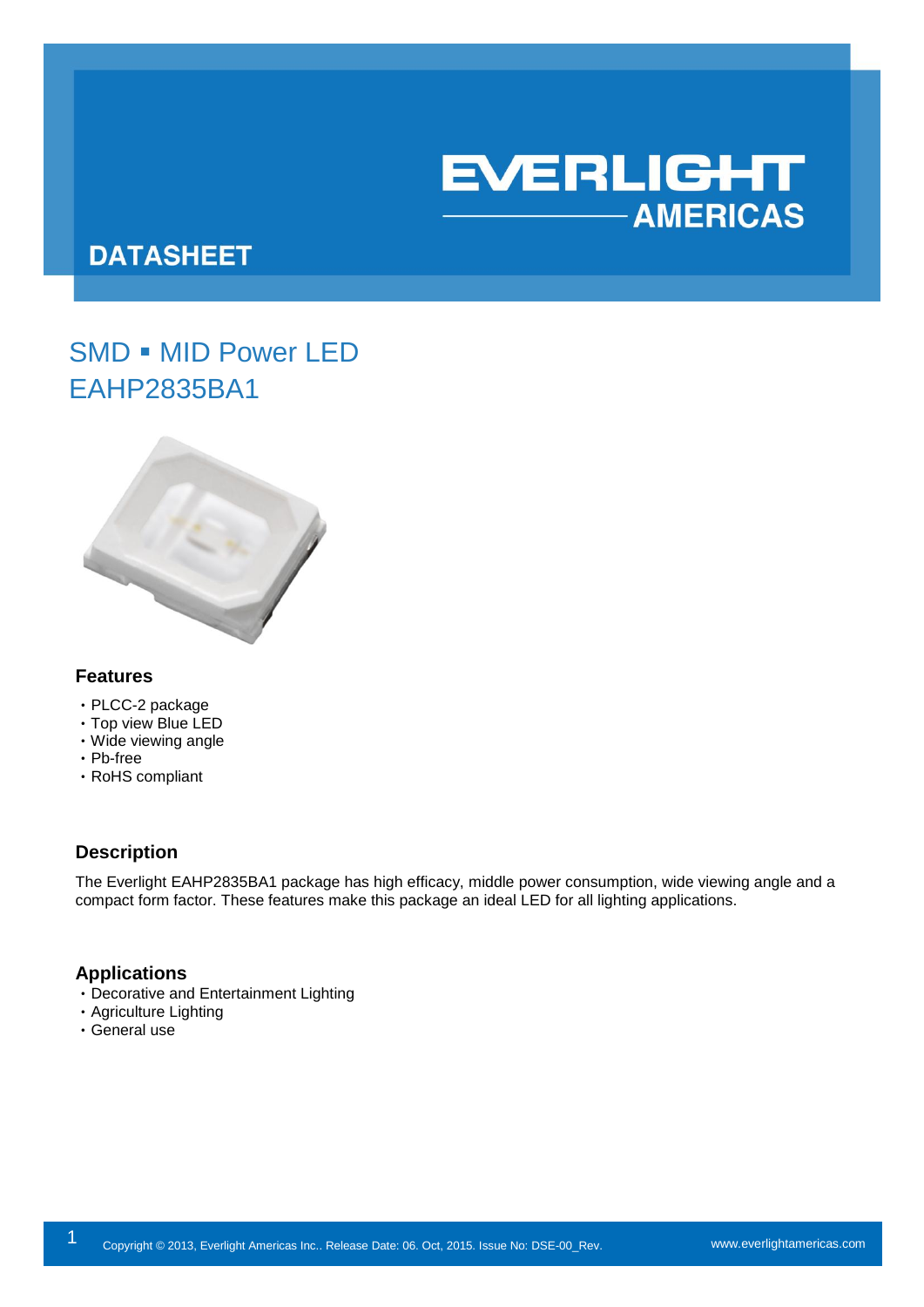# **Device Selection Guide**

| Chip<br><b>Materials</b> | <b>Emitted Color</b> | <b>Resin Color</b> |
|--------------------------|----------------------|--------------------|
| InGaN                    | <b>Blue</b>          | <b>Water Clear</b> |

# **Absolute Maximum Ratings (T**Soldering**=25**℃**)**

| Parameter                                       | Symbol                       | Rating                               | Unit        |
|-------------------------------------------------|------------------------------|--------------------------------------|-------------|
| <b>Forward Current</b>                          | ΙF                           | 180                                  | mA          |
| Peak Forward Current (Duty 1/10 @10ms)          | IFP                          | 300                                  | mA          |
| <b>Power Dissipation</b>                        | $P_d$                        | 630                                  | mW          |
| <b>Operating Temperature</b>                    | ${\mathsf T}_{\mathsf{opr}}$ | $-40 - +85$                          | °C          |
| Storage Temperature                             | ${\mathsf T}_{\text{stg}}$   | $-40 - +100$                         | $^{\circ}C$ |
| Thermal Resistance (Junction / Soldering point) | $R_{th}$ J-S                 | 21                                   | °C/W        |
| Junction Temperature                            | т,                           | 115                                  | °C          |
| <b>Soldering Temperature</b>                    | ${\mathsf T}_{\sf sol}$      | Reflow Soldering: 260 °C for 10 sec. |             |
|                                                 |                              | Hand Soldering: 350 °C for 3 sec.    |             |

Note:

1.The products are sensitive to static electricity and must be carefully taken when handling products

2.Test result of Electrostatic Discharge is only for reference.

### **Electro-Optical Characteristics (T**Soldering**=25**℃**)**

| Parameter                | Symbol          | Min.  | Typ.  | Max.  | Unit | Condition             |
|--------------------------|-----------------|-------|-------|-------|------|-----------------------|
| Luminous flux $(1)$      | Ø               | 7.0   | ----- | 11.0  | Im   | $I_F = 150 \text{mA}$ |
| Forward Voltage $_{(2)}$ | V⊧              | 2.8   | ----- | 3.5   |      | $I_F = 150mA$         |
| Viewing Angle            | $2\theta_{1/2}$ | ----- | 120   | ----- | deg  | $I_F = 150 \text{mA}$ |
| <b>Reverse Current</b>   | IR              | ----- | ----- | 50    | μA   | $V_R = 5V$            |

Notes:

1. Tolerance of Radiometric Luminous flux: ±11%.

2. Tolerance of Forward Voltage: ±0.1V.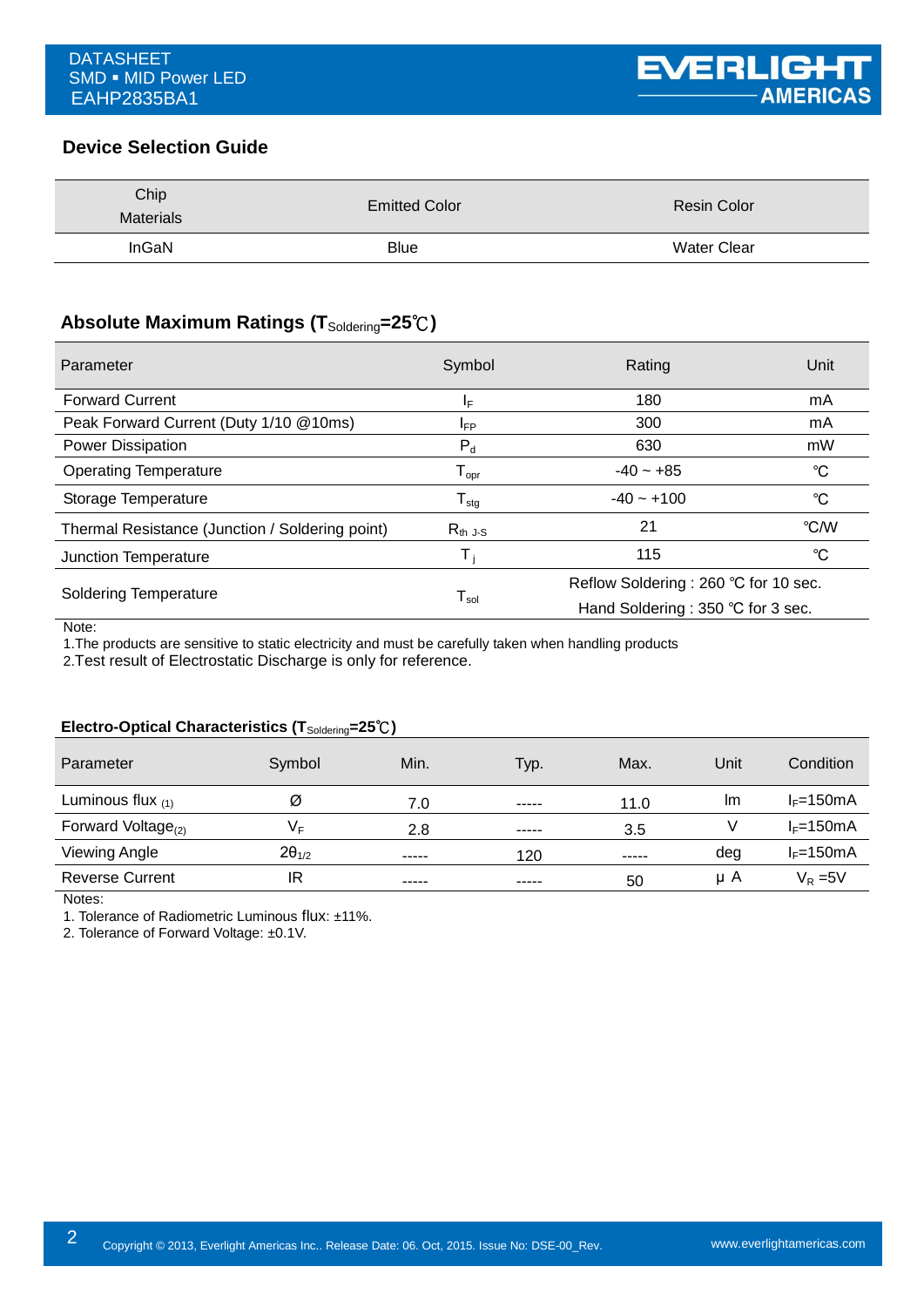# **Bin Range of Luminous flux**

| <b>Bin Code</b> | Min. | Max. | Unit | Condition     |
|-----------------|------|------|------|---------------|
| B <sub>4</sub>  | 7.0  | 7.5  |      |               |
| B <sub>5</sub>  | 7.5  | 8.0  |      |               |
| B <sub>6</sub>  | 8.0  | 8.5  |      |               |
| B7              | 8.5  | 9.0  | Im   | $I_F = 150mA$ |
| B <sub>8</sub>  | 9.0  | 9.5  |      |               |
| B <sub>9</sub>  | 9.5  | 10.0 |      |               |
|                 | 10.0 | 11.0 |      |               |

Notes:

Tolerance of Luminous flux: ±11%

# **Bin Range of Forward Voltage**

| <b>Bin Code</b> | Min. | Max. | Unit | Condition     |
|-----------------|------|------|------|---------------|
| 35              | 2.8  | 2.9  |      |               |
| 36              | 2.9  | 3.0  |      |               |
| 37              | 3.0  | 3.1  |      |               |
| 38              | 3.1  | 3.2  |      | $I_F = 150mA$ |
| 39              | 3.2  | 3.3  |      |               |
| 40              | 3.3  | 3.4  |      |               |
| 41              | 3.4  | 3.5  |      |               |
| .               |      |      |      |               |

Note:

Tolerance of Forward Voltage: ±0.1V.

### **Dominant Wavelength Bins**

| Min. | Max. | Unit | Condition     |
|------|------|------|---------------|
| 445  | 450  |      |               |
| 450  | 455  |      | $I_F = 150mA$ |
|      |      |      | nm            |

Notes:

Dominant / Peak wavelength measurement tolerance: ±1nm.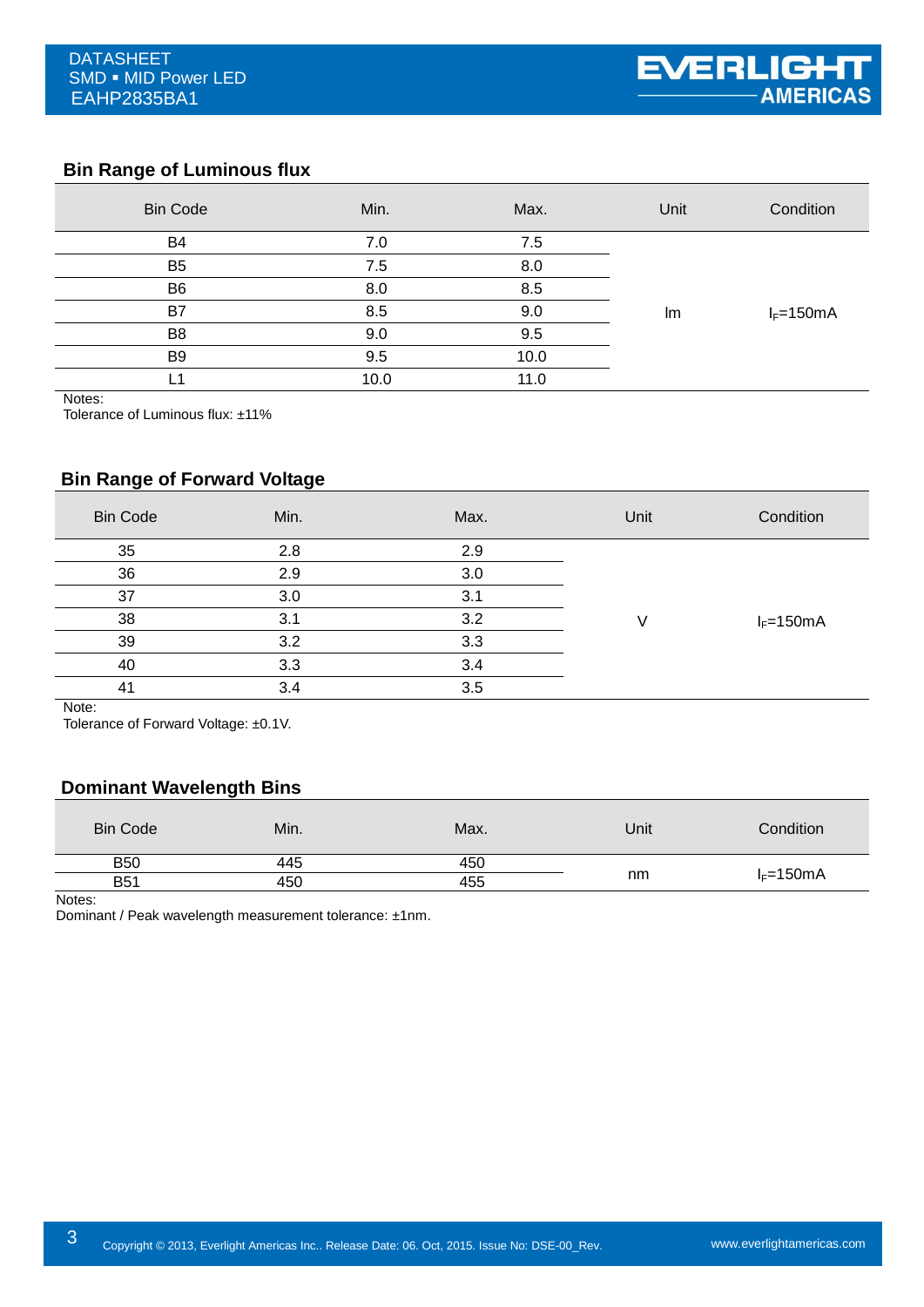## **Spectrum Distribution**



**Typical Electro-Optical Characteristics Curves**



**Fig.2 - Relative Radiometric Power vs. Forward Current**

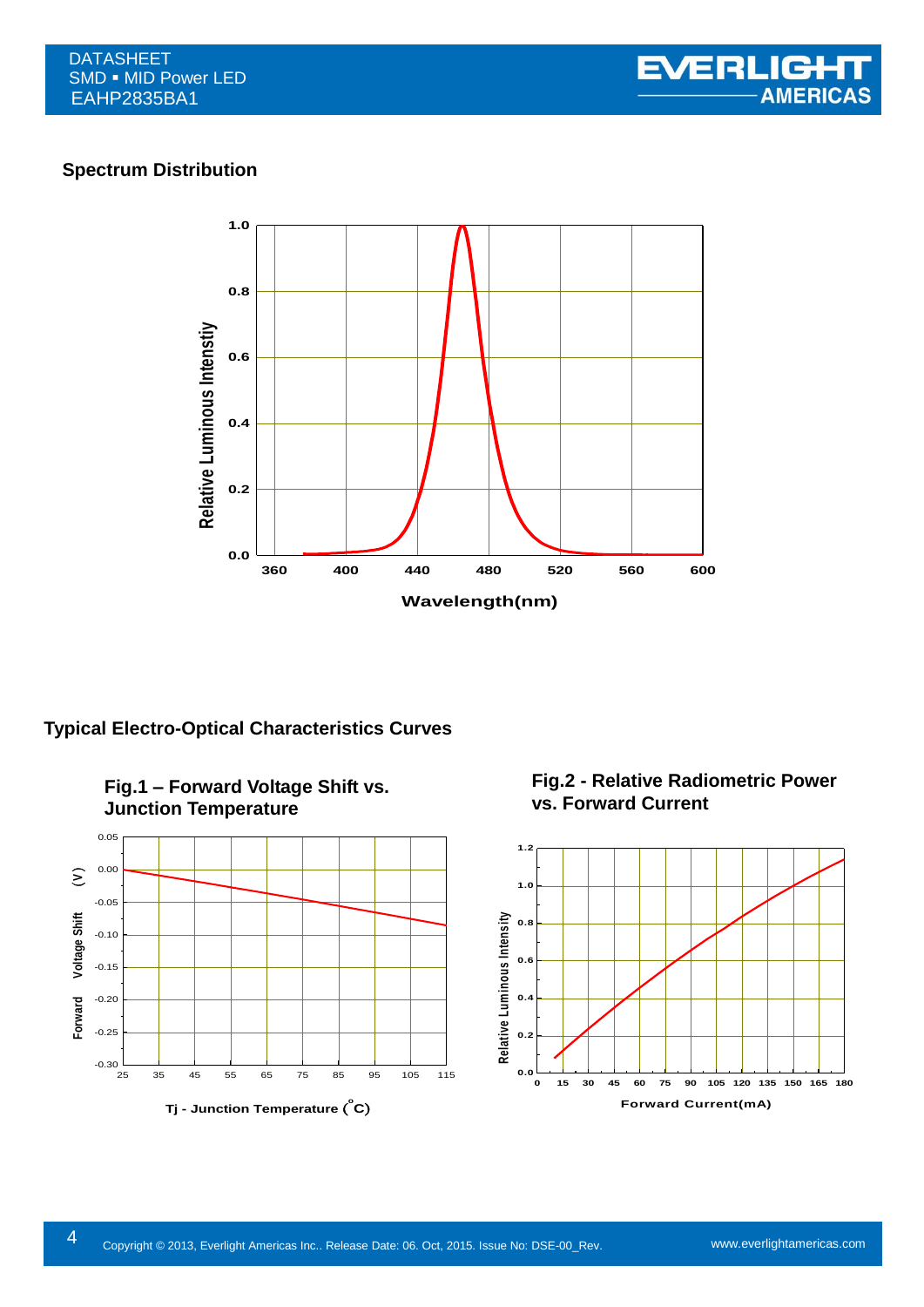#### DATASHEET SMD . MID Power LED EAHP2835BA1

# **Typical Electro-Optical Characteristics Curves**





**Fig.4 - Forward Current vs. Forward Voltage**



**VF**- **Forward Voltage** (**V**)

**Fig.5 – Max. Driving Forward Current vs. Soldering Temperature**

**Rth j-s=21**。 **C/W**



**Fig.6 – Radiation Diagram**

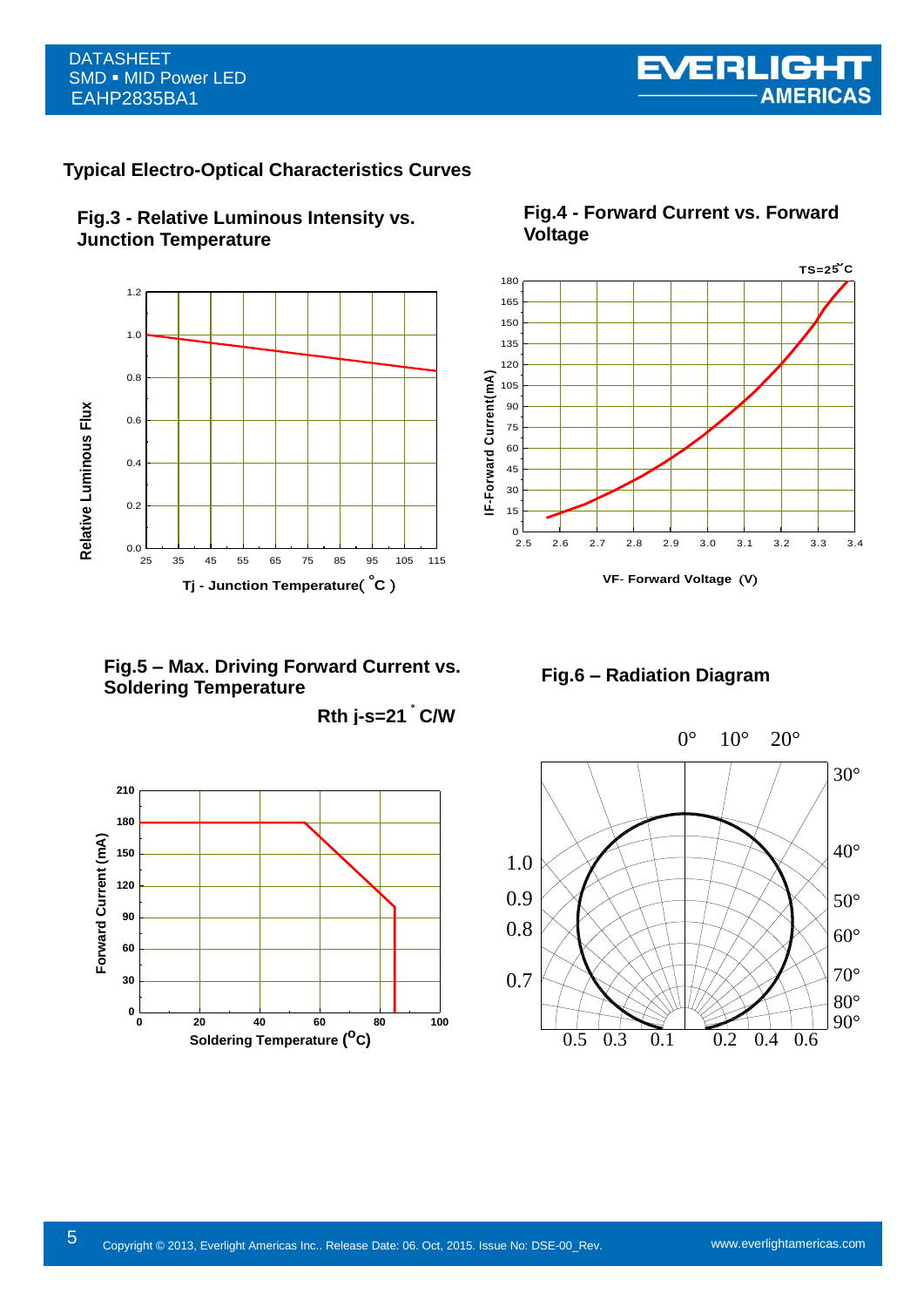

# **Package Dimension**



#### Note: Tolerance unless mentioned is  $\pm 0.15$  mm; Unit = mm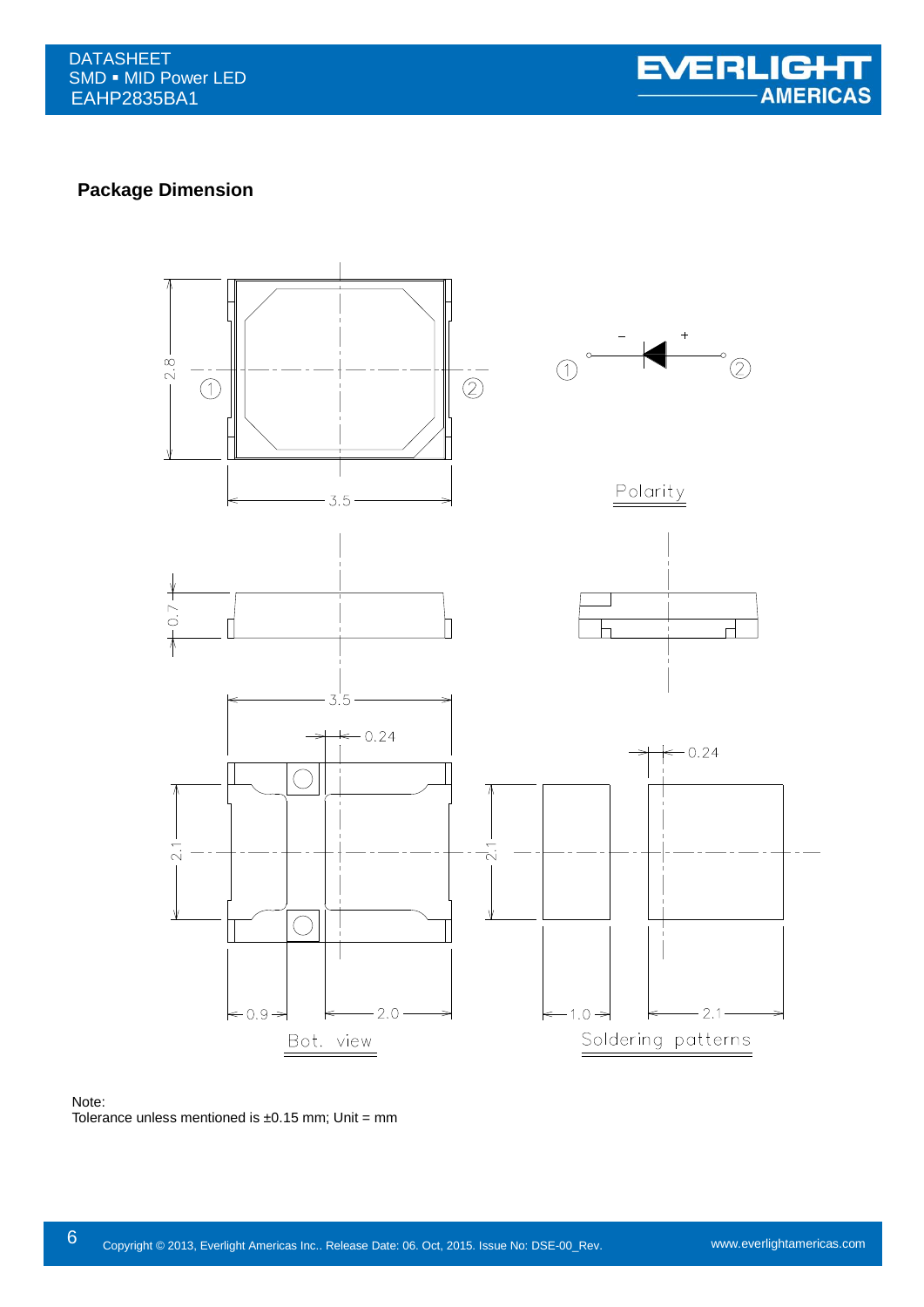

# **Moisture Resistant Packing Materials**

#### **Label Explanation**



- ‧CPN: Customer's Product Number
- ‧P/N: Product Number
- ‧QTY: Packing Quantity
- ‧CAT: Luminous Intensity Rank
- ‧HUE: Dom. Wavelength Rank
- ‧REF: Forward Voltage Rank
- ‧LOT No: Lot Number

#### **Reel Dimensions**



#### Note: Tolerances unless mentioned  $±0.1$ mm. Unit = mm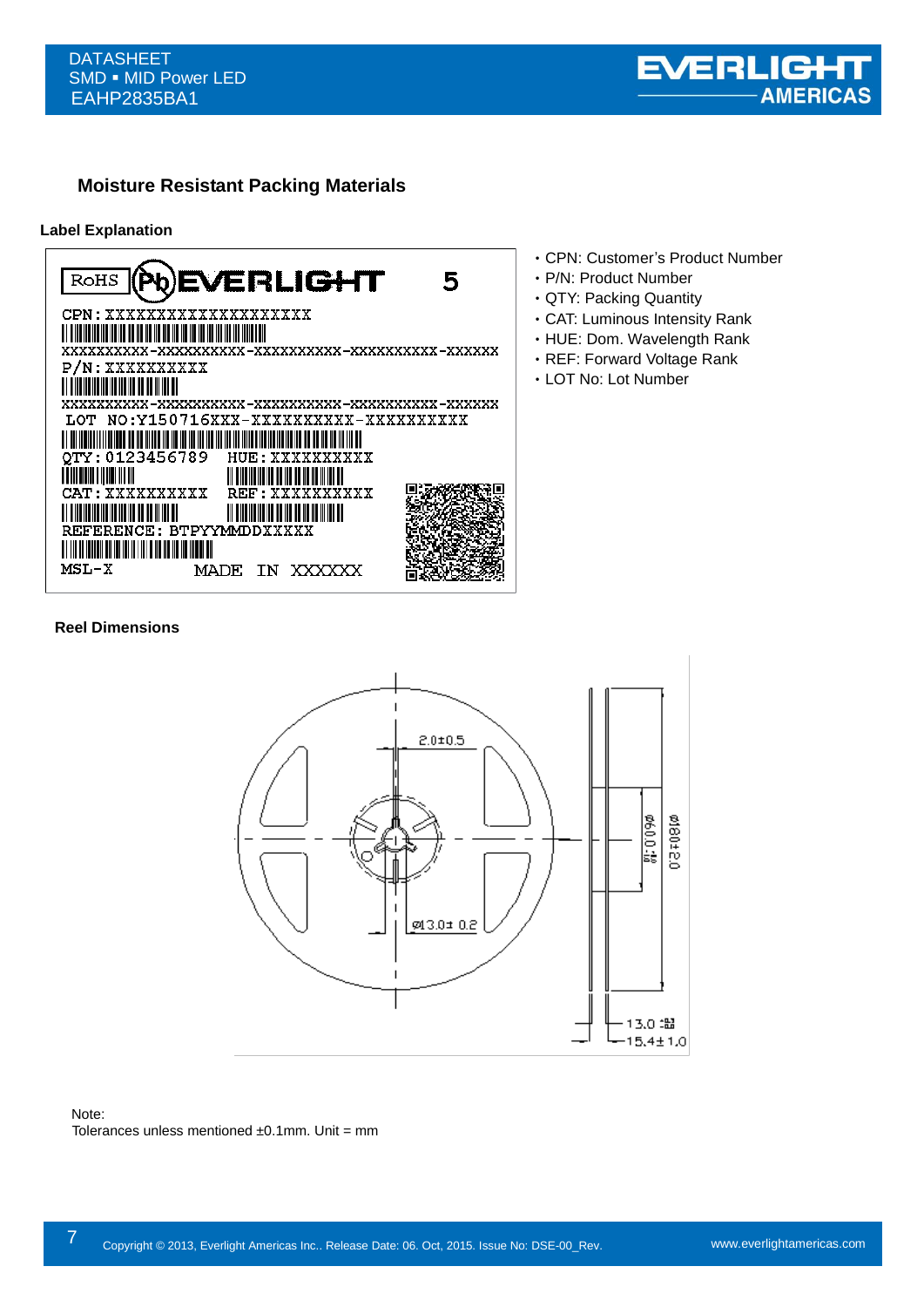#### **Carrier Tape Dimensions: Loaded Quantity 2000 pcs. Per Reel**



### Note:

Tolerance unless mentioned is  $\pm 0.1$ mm; Unit = mm

#### **Moisture Resistant Packing Process**

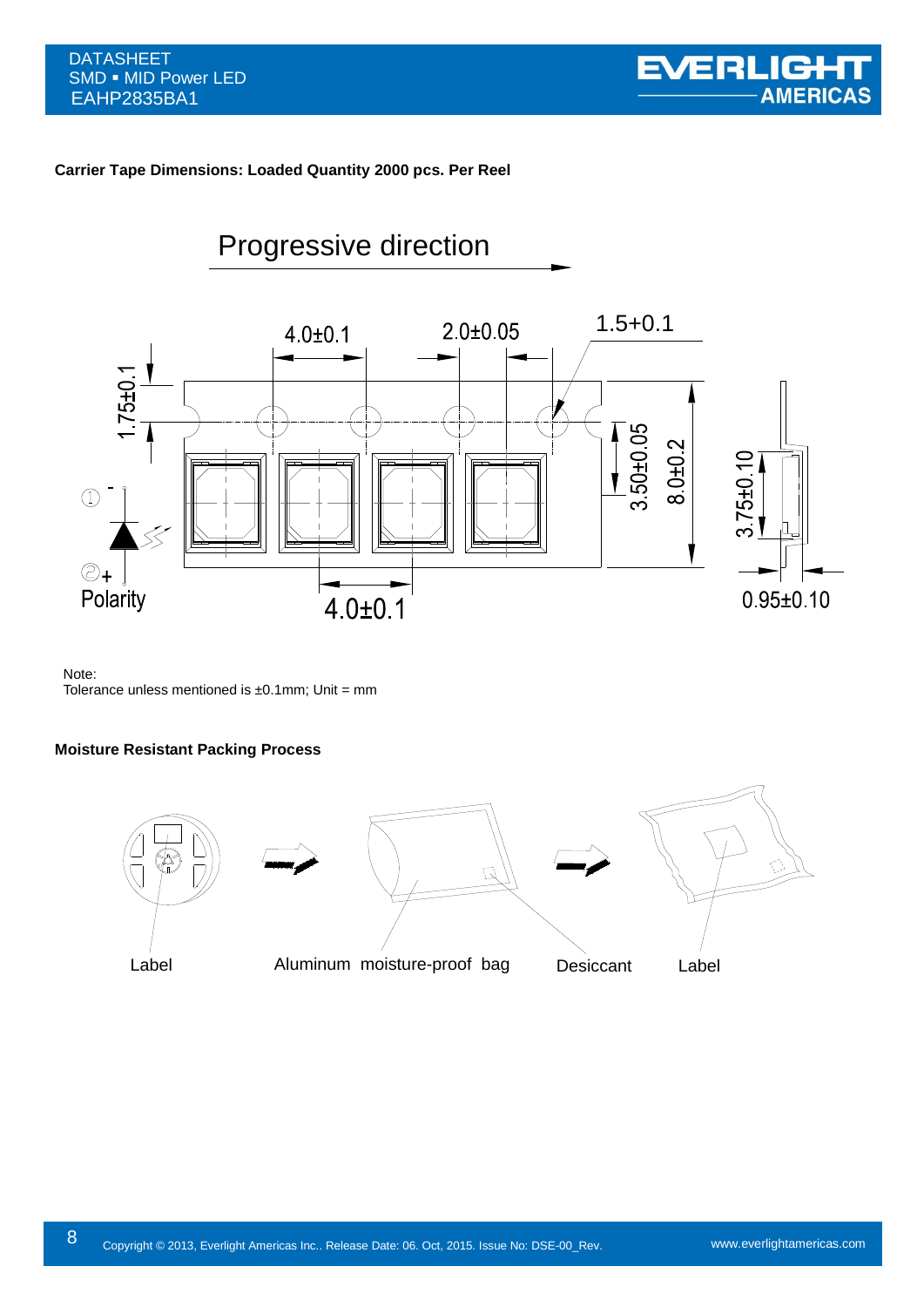# **Reliability Test Items and Conditions**

The reliability of products shall be satisfied with items listed below. Confidence level: 90% LTPD:10%

| No.            | Items                                         | <b>Test Condition</b>                                          | <b>Test Hours/Cycles</b> | Sample Size | Ac/Re |
|----------------|-----------------------------------------------|----------------------------------------------------------------|--------------------------|-------------|-------|
|                | <b>Reflow Soldering</b>                       | Temp.: 260°C/10sec.                                            | 6 Min.                   | 22 PCS.     | 0/1   |
| $\overline{2}$ | <b>Thermal Shock</b>                          | $H: +100^{\circ}C$ 20min<br>10 sec<br>$L: -10^{\circ}C$ 20min  | 200 Cycles               | 22 PCS.     | 0/1   |
| 3              | <b>Temperature Cycle</b>                      | $H: +100^{\circ}C$ 30min<br>\$5 min<br>$L: -40^{\circ}C$ 30min | 200 Cycles               | 22 PCS.     | 0/1   |
| 4              | <b>High Temperature/Humidity</b><br>Storage   | Ta=85°C,85%RH                                                  | 1000 Hrs.                | 22 PCS.     | 0/1   |
| 5              | <b>High Temperature/Humidity</b><br>Operation | Ta=85°C,85%RH,<br>$I_F = 10mA$                                 | 1000 Hrs.                | 22 PCS.     | 0/1   |
| 6              | Low Temperature Storage                       | Ta=-40℃                                                        | 1000 Hrs.                | 22 PCS.     | 0/1   |
| 7              | <b>High Temperature Storage</b>               | $Ta = 85^{\circ}C$                                             | 1000 Hrs.                | 22 PCS.     | 0/1   |
| 8              | Low Temperature<br><b>Operation Life</b>      | Ta=-40℃.<br>$I_F = 180 \text{ mA}$                             | 1000 Hrs.                | 22 PCS.     | 0/1   |
| 9              | <b>High Temperature</b><br>Operation/Life#1   | Ta= $25^{\circ}$ C,<br>$I_F = 180 \text{ mA}$                  | 1000 Hrs.                | 22 PCS.     | 0/1   |
| 10             | <b>High Temperature</b><br>Operation/Life#2   | Ta= $55^{\circ}$ C,<br>$I_F = 180mA$                           | 1000 Hrs.                | 22 PCS.     | 0/1   |
| 11             | <b>High Temperature</b><br>Operation/Life#3   | Ta=85°C,<br>$I_F = 100 \text{ mA}$                             | 1000 Hrs.                | 22 PCS.     | 0/1   |